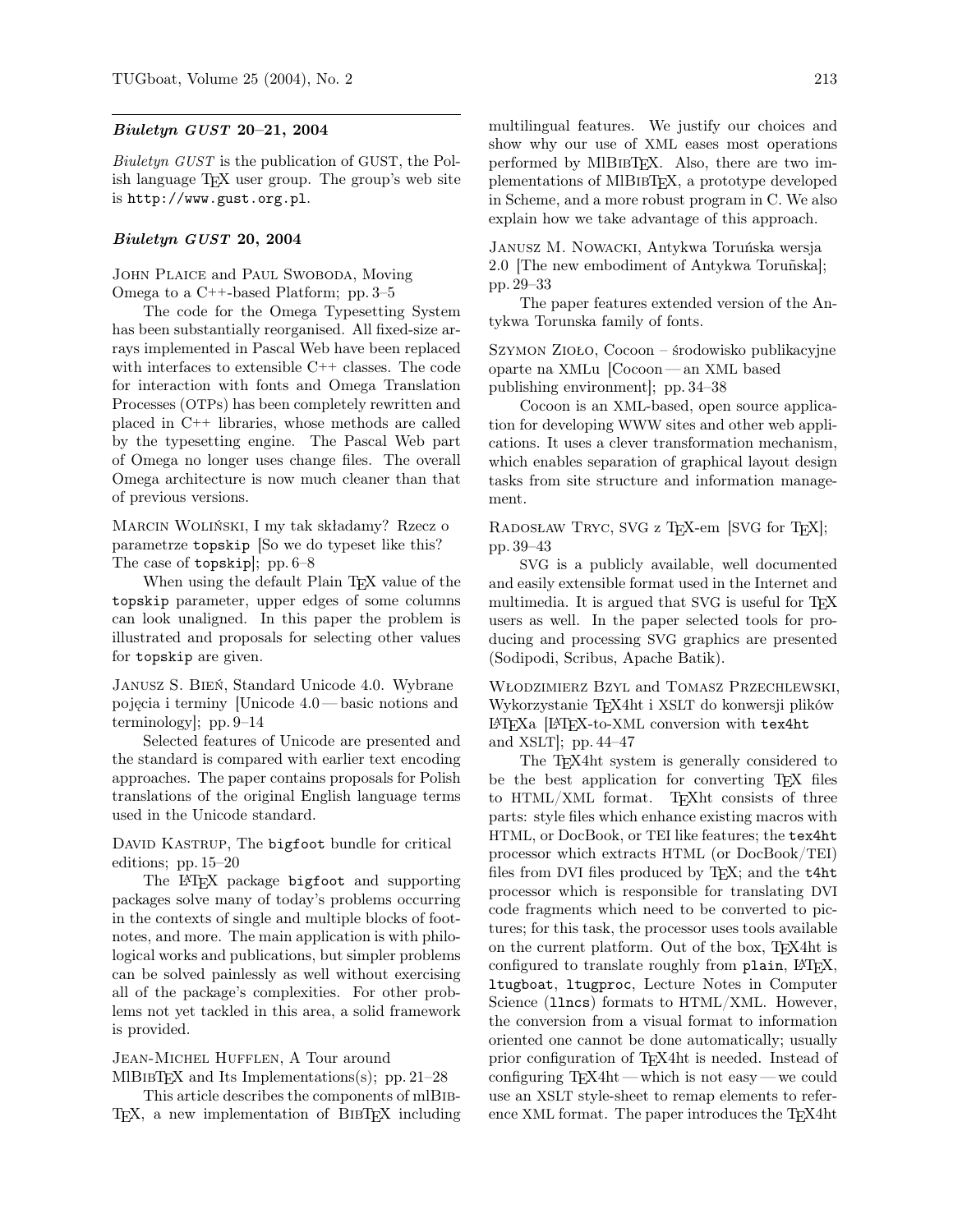system. Selected problems of configuring the system and converting TEX/LATEX files to XML with TEX4ht are discussed.

Halina Wątróbska and Ryszard Kubiak, Wykorzystanie Emacsa, Haskella i TEXa w pracach nad słownikiem języka staro-cerkiewnosłowiańskiego [Emacs, Haskell and TFX; cooperating on an Old-Church to Slavonic dictionary]; pp. 48–53

The paper describes how TEX, the Haskell programming language and the Emacs editor are used for authoring of the Old-Church Slavonic to Polish dictionary in the Slavic Department at the Gdańsk University.

Tomáš Hála, The Implementation of Nested Quotation Marks; pp. 54–56

In a lot of languages, quotation marks are set using characters. In some styles, e.g. czech.sty and slovak.sty, a special macro command is used. However, none of these methods allow for correct typesetting of nested quotation marks. This contribution describes a solution to this problem in IATFX. A set of macros in a special TEX-style has been composed and settings for various languages have been created. The presented solution is user-friendly and general. In addition, the standard settings can be configured by the user.

## Biuletyn GUST 21, 2004

JERZY LUDWICHOWSKI, Cicer cum caule – aktualności stare i nowe [Cicer cum caule — old and fresh news]; pp. 3–4

A chronicle of the most important, recent, TEXrelated events and achievements.

ANTONINA LIEDTKE, By kod giętki wyraził, co wymyśli głowa [So that the code expresses all the mind invents]; pp. 5–13

Using LATEX in a publishing house differs from personal usage. Some packages are used infrequently, e.g., BIBT<sub>F</sub>X is not required if bibliographies are included in the text of the manuscripts. On the other hand some packages are vital for pre-press (for example the Crop package) but rather unnecessary for authoring. For publishers the typographical correctness, i.e. conformity to publishing standards is of great importance. The paper deals with the graphical layout design, an issue important for publishers. It is argued that designing graphically appealing documents in LATEX is not only possible but also easy— very often it is sufficient to include some two or three additional packages. This is demonstrated

with code examples for designing chosen graphical layouts originating from real books.

JEAN-MICHEL HUFFLEN, Making mlBIBTFX Fit for a Particular Language. Example of the Polish Language; pp. 14–26

The mlBIBT<sub>F</sub>X project aims to provide a multilingual bibliography program. In this article, we show how to make mlB $IBTFX$ 's Version 1.3 fit for a particular language. In particular, we explain how bibliographical keywords such as 'and', 'chapter', . . . should be defined in this particular language. We also show how to refine bibliography styles. For the BachoT<sub>F</sub>X conference, we chose the Polish language; nevertheless, reading this paper should be useful for anyone who would like to adapt mlBIBTFX.

Jacek Kmiecik and Marek A. Walenta, O przetwarzaniu dużych dokumentów – duże też może być piękne... [Processing large documents — big can be beautiful...,  $\vert$ : pp. 27–30

The main task of the BPP AGH (Bibliographic List of Staff Publications) application is accumulating, processing and giving on-line accessibility to all kinds of data relating to the publications authored by the staff of the AGH University of Science and Technology. The project is based on open software: Linux, Apache, PHP, MySQL and T<sub>E</sub>X. Processing of the database content into a PDF file is done with ConTEXt.

Robin Fairbairns and Jim Hefferon and Rainer Schöpf and Joachim Schrod and Graham Williams and Reinhard Zierke,  $CTAN -$  plany  $[CTAN$  plans]; pp. 31–34

The readers of TUGboat likely know the Comprehensive TEX Archive Network as a great pile of TEX stuff. That is, it is full of TEX materials and it is great, but it is also perhaps a pile — a bit of a mess. We will sketch some plans for improving CTAN. As part of that, we will outline its architecture, history, and some issues.

Tomasz Łuczak, Małe marzenie [A small dream]; pp. 35–36

A short description of SlaX-TL, a CD bootable, TEX dedicated Linux distribution based on SlaX.

STANISŁAW WAWRYKIEWICZ, TFX Live 2004; pp. 37–39

A short introduction to the forthcoming TEX Live 2004 distribution.

ANDRZEJ BORZYSZKOWSKI, 14th European TFX Conference, 24–27 czerwca 2003, Brest [14th